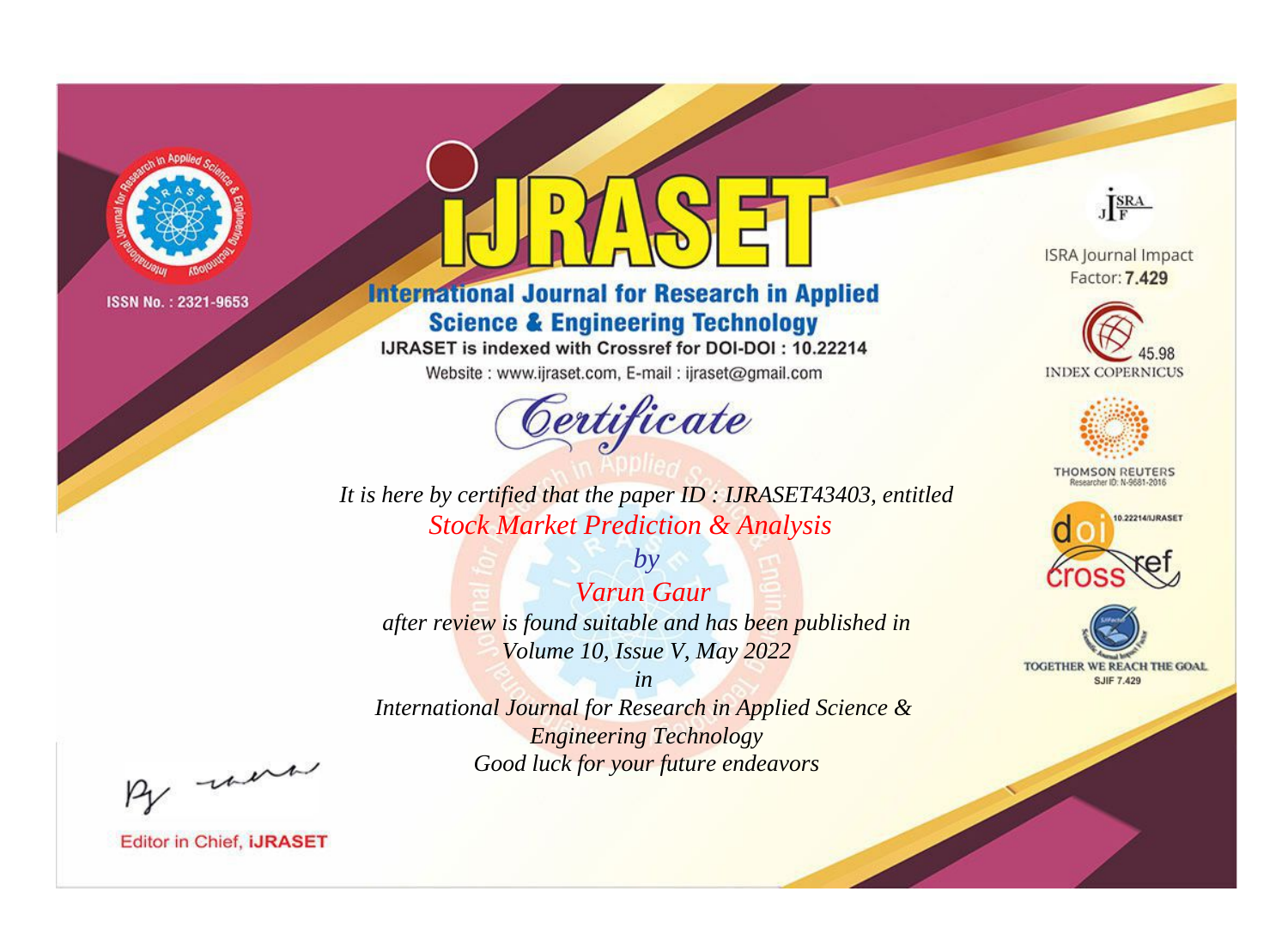

# **International Journal for Research in Applied Science & Engineering Technology**

IJRASET is indexed with Crossref for DOI-DOI: 10.22214

Website: www.ijraset.com, E-mail: ijraset@gmail.com



JERA

**ISRA Journal Impact** Factor: 7.429





**THOMSON REUTERS** 



TOGETHER WE REACH THE GOAL **SJIF 7.429** 

*It is here by certified that the paper ID : IJRASET43403, entitled Stock Market Prediction & Analysis*

*by Sharad Bhardwaj after review is found suitable and has been published in Volume 10, Issue V, May 2022*

*in* 

*International Journal for Research in Applied Science & Engineering Technology Good luck for your future endeavors*

By morn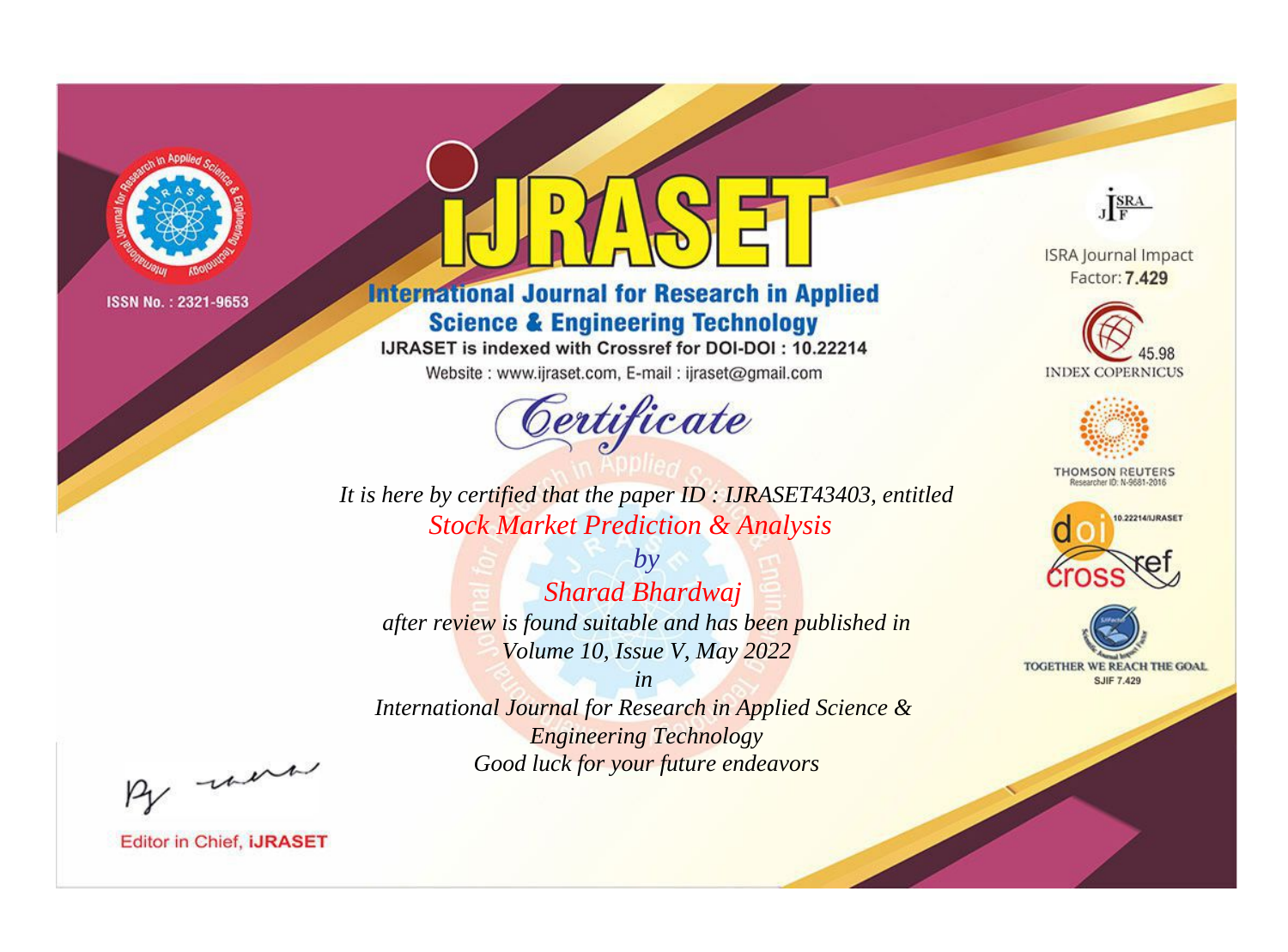

# **International Journal for Research in Applied Science & Engineering Technology**

IJRASET is indexed with Crossref for DOI-DOI: 10.22214

Website: www.ijraset.com, E-mail: ijraset@gmail.com



JERA

**ISRA Journal Impact** Factor: 7.429





**THOMSON REUTERS** 



TOGETHER WE REACH THE GOAL **SJIF 7.429** 

*It is here by certified that the paper ID : IJRASET43403, entitled Stock Market Prediction & Analysis*

*Utsav Gaur after review is found suitable and has been published in Volume 10, Issue V, May 2022*

*by*

*in* 

*International Journal for Research in Applied Science & Engineering Technology Good luck for your future endeavors*

By morn